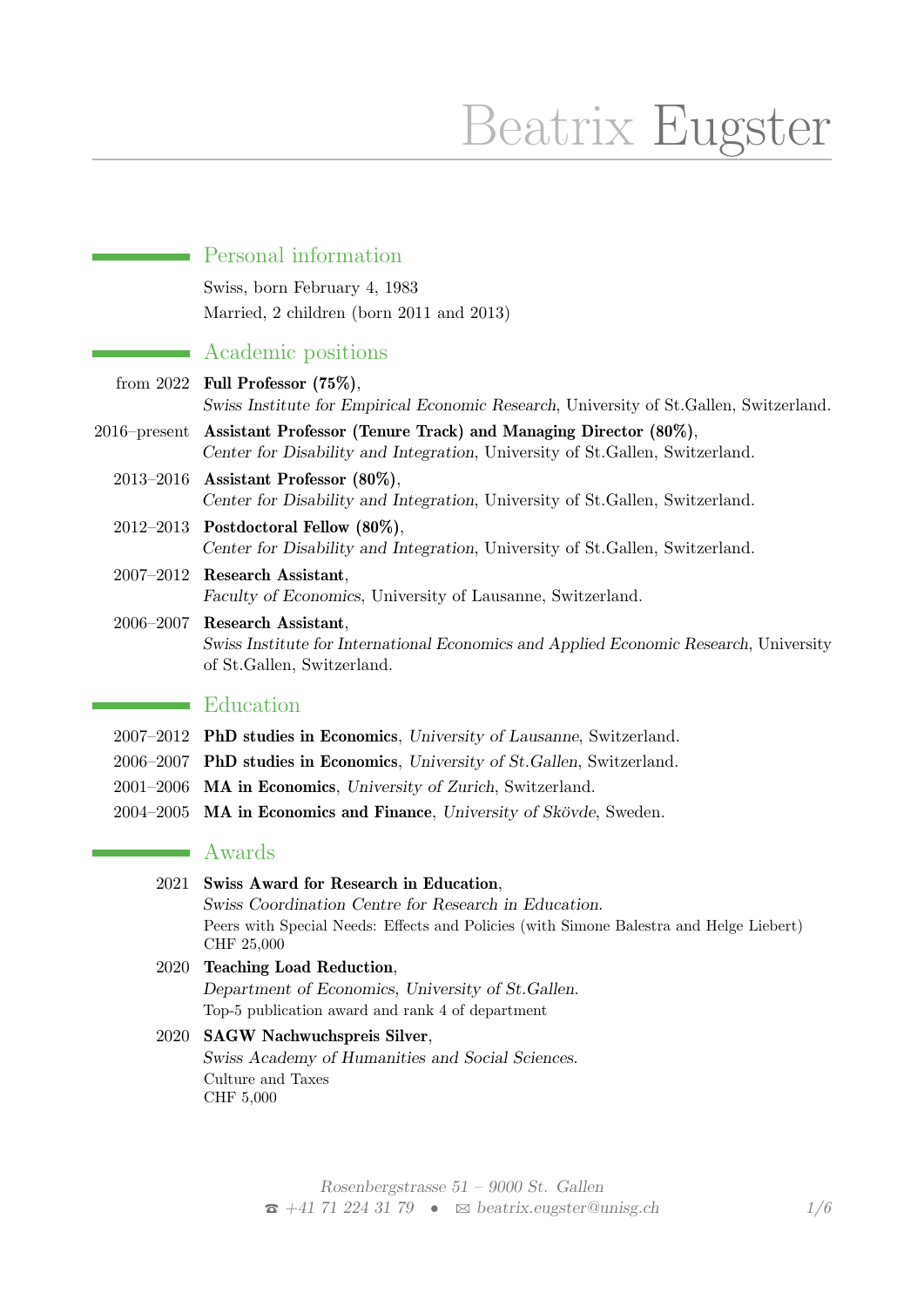#### 2019 Publication premium,

University of St.Gallen. For the publication of an article in a FT50 journal CHF 10,000

2019 Latsis Prize University of St.Gallen, Fondation LATSIS Internationale, Geneva. For the research on the inclusion of people with disabilities into society CHF 25,000

### 2017 SNSF incentive payment,

Basic Resesarch Fund University of St.Gallen. Children with special needs: Long-term effects of early therapy and peer composition in schools CHF 40,000

#### 2014 Distinguished CESifo Affiliate Award 2014,

Employment and Social Protection. Culture and Taxes: Towards Identifying Tax Competition EUR 3,000

#### 2012 Prix de Faculté,

University of Lausanne. For the excellent quality of the doctoral thesis CHF 1,000

2011 IIPF Young Economist Award 2011. Culture and Taxes: Towards Identifying Tax Competition (with Raphaël Parchet) EUR 500

#### 2010 Winner of the 2010 Graduate Student Paper Competition, The North American Regional Science Council. Culture and Taxes: Towards Identifying Tax Competition (with Raphaël Parchet) USD 250

## **Third party funding**

- 88,148 CHF Basic Research Fund University of St.Gallen, Ethnic Clustering in Schools and Occupational Choice: Evidence from Switzerland, 2021-2022, (principal investigator, with Roland Hodler).
- 180,005 CHF Swiss National Science Foundation, Children with special needs: Long-term effects of early therapy and peer composition in schools, 2017-2020, (principal investigator).
- 12,000 CHF ProSenectute, Ageing and Agility, 2015.

#### Other professional activities

- 2021–present Doc.CH, Swiss National Science Foundation, Member of the evaluation commission.
- $2018$ –present Board member, Swiss Society of Health Economics (SGG $\ddot{o}$ ).
- 2018–present President of the advisory board, Raiffeisenbank Diepoldsau-Schmitter, (member since 2014, vice-president 2015-2018).

## **Affiliations**

- 2021–present Standing Committee of Population Economics, Verein für Socialpolitik.
- 2019–present Global Labor Organization (GLO) Fellow.
- 2019–present CESifo Research Network Fellow.
- $2016$ –present Swiss Society of Health Economics (SGGÖ), Founding member.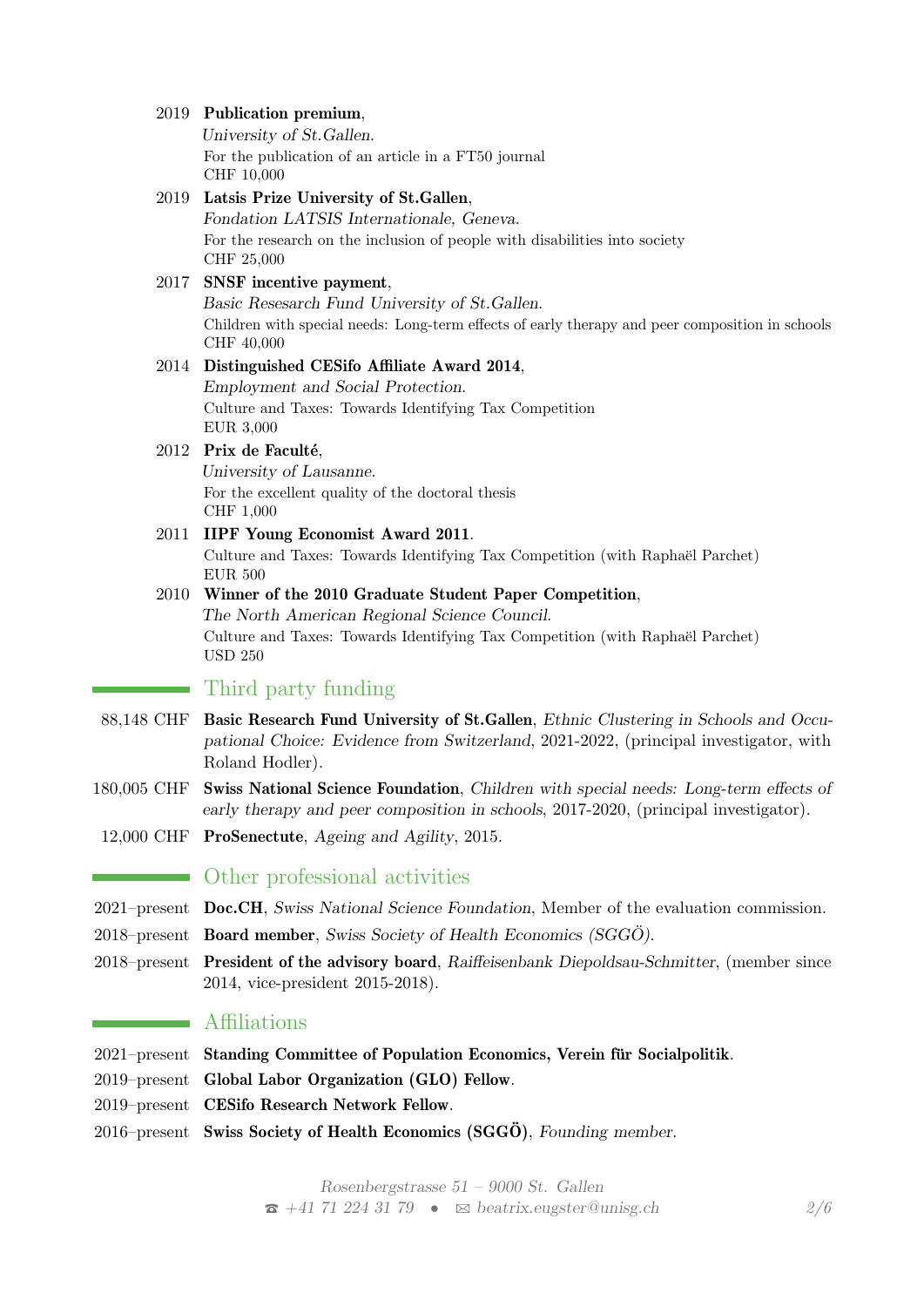- 2016–present CEPR Affiliate (Labour Economics).
- $2014$ –present Verein für Socialpolitik.
- 2012–present Swiss Society of Economics and Statistics.

## Publications

- Books and o Ökonomische Aspekte der Arbeitsmarktintegration von Menschen mit psychischen book Erkrankungen
	- chapters Chapter in "Arbeit und Psyche", ed. Wolfram Kawohl and Wulf Rössler),  $2018$  (with Stephan Böhm)
		- { Inklusives Wachstum und wirtschaftliche Sicherheit Betreuende Dozentin (co-editor), 2018 (with Christian Keuschnigg (editor) and Michael Kogler (co-editor))

Refereed o Peers with Special Needs: Effects and Policies

- Journals Review of Economics and Statistics, forthcoming (with Simone Balestra and Helge Liebert)
	- $\circ$  Summer-born struggle: the effect of school starting age on health, education, and work

Health Economics, 29, 591-607, 2020 (with Simone Balestra and Helge Liebert)

- { Disability, Gender and Race: Does Educational Attainment Reduce Earning Disparity for All or Just Some? Personnel Assessment and Decisions, 2, 91-99, 2019 (with David Baldridge, Mukta Kulkarni, and Richard Dirmyer)
- { Culture and Taxes Journal of Political Economy,  $127(1)$ , 296-337, 2019 (with Raphaël Parchet)
- { Income and Substitution Effects of a Disability Insurance Reform Journal of Public Economics, 170, 1-14, 2019 (with Eva Deuchert)
- { Culture, Work Attitudes and Job Search: Evidence from the Swiss Language Border Journal of the European Economic Association, 15(5), 2017 (with Rafael Lalive, Andreas Steinhauer, and Josef Zweimüller)
- $\circ$  Effects of a higher replacement rate on unemployment durations, employment, and earnings

Swiss Journal of Economics and Statistics, 151(1), 1-25, 2015

• The Demand for Social Insurance. Does Culture Matter? The Economic Journal, 121, F413-F448, 2011 (with Rafael Lalive, Andreas Steinhauer, and Josef Zweimüller)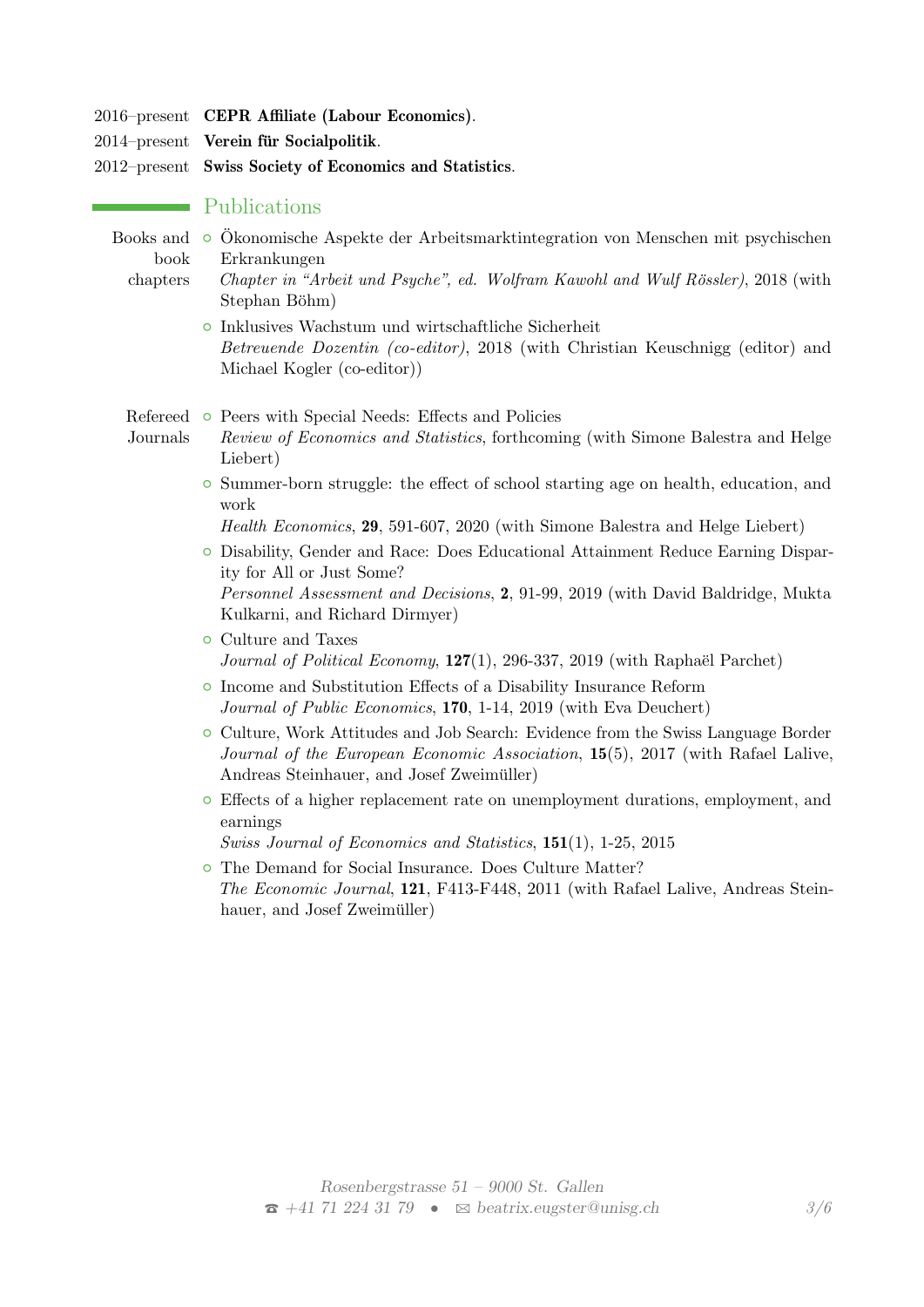Other o Romands gründen weniger Firmen und sind länger arbeitslos

- Articles (in NZZ am Sonntag, 2019 (written by Albert Steck)
	- German) { Arbeitsanreize der Schweizerischen Invalidenversicherung Education Permanente, Nr. 2016-1, 2016 (with Helge Liebert)
		- { Zuhause altern demografische Ausgangslage und Gesundheitskosten eine Trendanalyse für 2030
			- for Pro Senectute Schweiz, 2015 (with Lionel Jeanneret)
		- { Ferien und Sozialstaat stehen westlich der Saane hoch im Kurs Neue Zürcher Zeitung, Nr. 173, 2012 (with Rafael Lalive, Andreas Steinhauer, and Josef Zweimüller)

## Recent Conference and Seminar Presentations

- 2021 SGGOE conference (online), Bevölkerungsökonomischer Ausschuss VfS (online), Brownbag Seminar (St.Gallen, Switzerland - online), VfS annual conference (online)
- 2020 ifo Lunchtime Seminar (Munich, Germany), Empirical Micro Seminar (Zurich, Switzerland), Tinbergen Institute Labor Seminar (Amsterdam, Netherlands - online), IAB Labor Market Transitions Conference (Nuremberg, Germany), Economics Seminar (Geneva, Switzerland - online)
- 2019 Ski and Labor Seminar (Engelberg, Switzerland), Applied Microeconomics Seminar (Odense, Denmark), CEPRA-NBER Workshop on Ageing and Health (Lugano, Switzerland), Research Colloquium (Trier, Germany), EALE Conference (Uppsala, Sweden), Research Seminar (Bern, Switzerland), Public Economics Seminar (Konstanz, Germany)
- 2018 Ski and Labor Seminar (Zams, Austria), CESifo Area Conference on Employment and Social Protection (Munich, Germany), Departmental Seminar (Groningen, Netherlands), Brownbag Seminar (St.Gallen, Switzerland)
- 2017 Ski and Labor Seminar (Zams, Austria), Research Seminar in Health Economics and Health Policy (Lucerne, Switzerland), SSES Conference (Lausanne, Switzerland), EALE Conference (St.Gallen, Switzerland)

## Policy and public talks

- $2020$   $\circ$  Evaluating inclusive education. Presentation. Symposium on effective philantropy (St.Gallen, Switzerland)
- 2019 { Economic incentives and health expenditures. Presentation. Annual November meeting of santésuisse (Berne, Switzerland)
	- $\circ$  Inclusive education in practice. Presentation and panel discussion. Sixth interdisciplinary workshop of the CDI-HSG (St.Gallen, Switzerland)
	- { Information event SNSF project "Inclusion of children with special needs". Organizer (St.Gallen, Switzerland)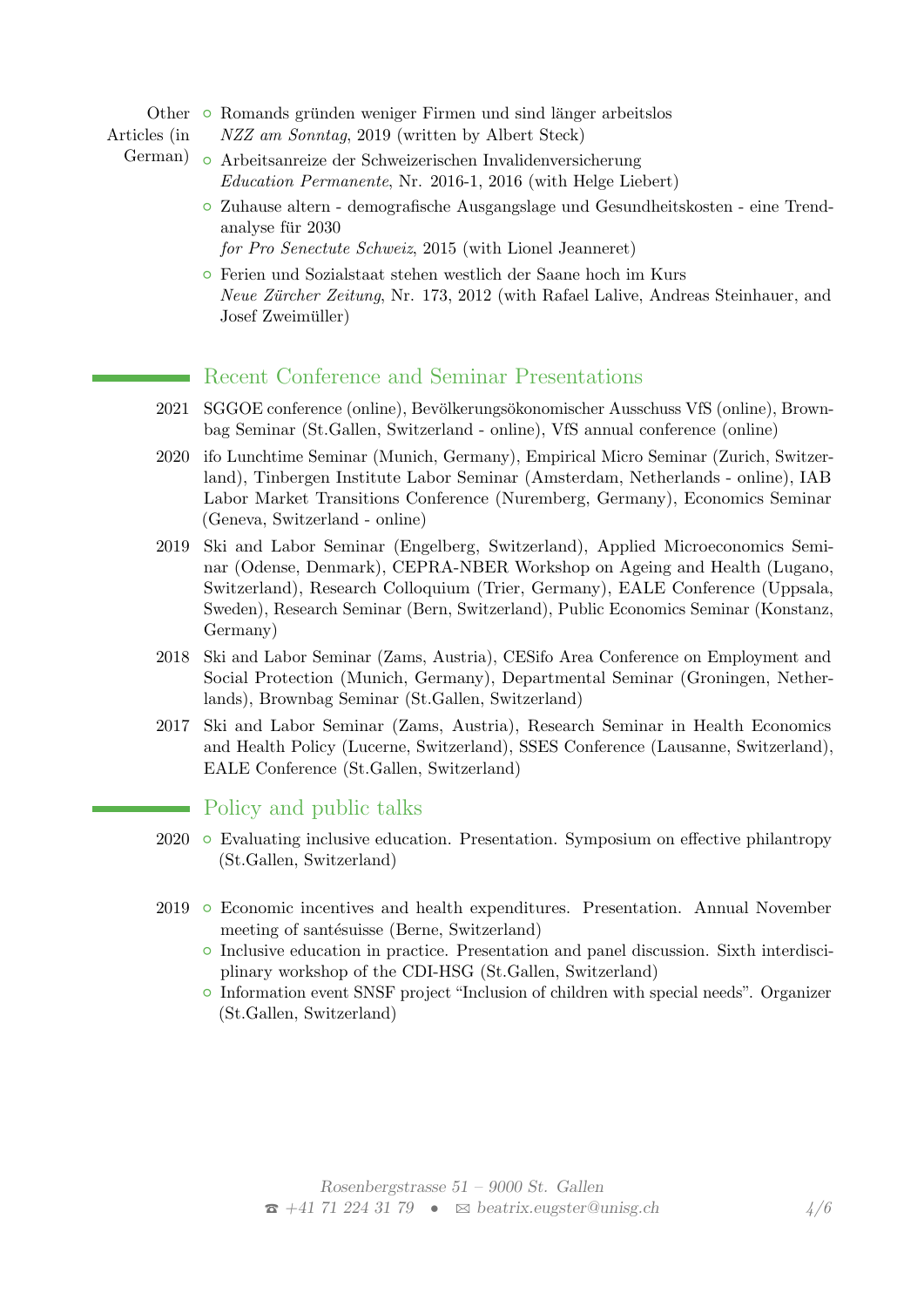- 2018  $\circ$  Reflection session: Quotas in different contexts. St. Galler Diversity & Inclusion Conference (St.Gallen, Switzerland)
	- $\circ$  Inclusion of children with special needs. Lunch seminar at the Ministry of Education (Frauenfeld, Switzerland)
	- $\circ$  Inclusion of people with disabilities into the labor market. Guest lecture. (Zurich, Switzerland)
- $2017$   $\circ$  Linking educational data and research of the Center for Disability and Integration. Meeting of the consultative body of Stellwerk8 (St.Gallen, Switzerland)
	- $\circ$  Inclusive education and the transition into the labor market. Fourth interdisciplinary workshop of the CDI-HSG (St.Gallen, Switzerland)
- $2016$   $\circ$  The development of health costs. Meeting of parliamentarians (Berne, Switzerland) { Psychological health at the work place: An economics perspective. Third interdisciplinary workshop of the CDI-HSG (St.Gallen, Switzerland)

# Teaching / Supervision

- Courses  $\circ$  Consultancy for Empirical Research (January-April 2014, April-August 2016, August-December 2017)
	- Culture and Economic Outcomes (Bachelor, falls 2012-2014)
	- $\circ$  Empirical Economic Research (Bachelor, springs 2014-2019) joint with Anthony Strittmatter
	- $\circ$  Empirical Economic Research (Bachelor, springs 2020-2021) joint with Michael Knaus
	- { Quasi-experimental Empirical Methods (Bachelor, falls 2013-2016)
	- { Labor Economics: Theory and Applications (Master, springs 2016-2021)
	- Literature seminar (PhD, spring and fall 2014, 2017)
	- { Policy Evaluation: Methods and Applications (Bachelor, falls 2017-2018)
	- $\circ$  Topics in Empirical Health and Labor Economics (PhD, fall 2017) joint with Nicole Maestas, Harvard Medical School
	- { Evaluation of Labour Policy (Bachelor, springs 2020-2021) joint with Simone Balestra and Winfried Koeniger
	- PhD Fanny Puljic (ongoing)
- students Aurélien Salllin (ongoing)
	- Helge Liebert (co-supervisor, PhD 2017)
- PhD thesis Tamara Bischof (U Bern), Anna Brüderle (U St.Gallen), Hans Fricke (U St.Gallen), committee Michael Knaus (U St.Gallen), Carina Steckenleiter (U St.Gallen), Petra Thiemann (U St.Gallen)